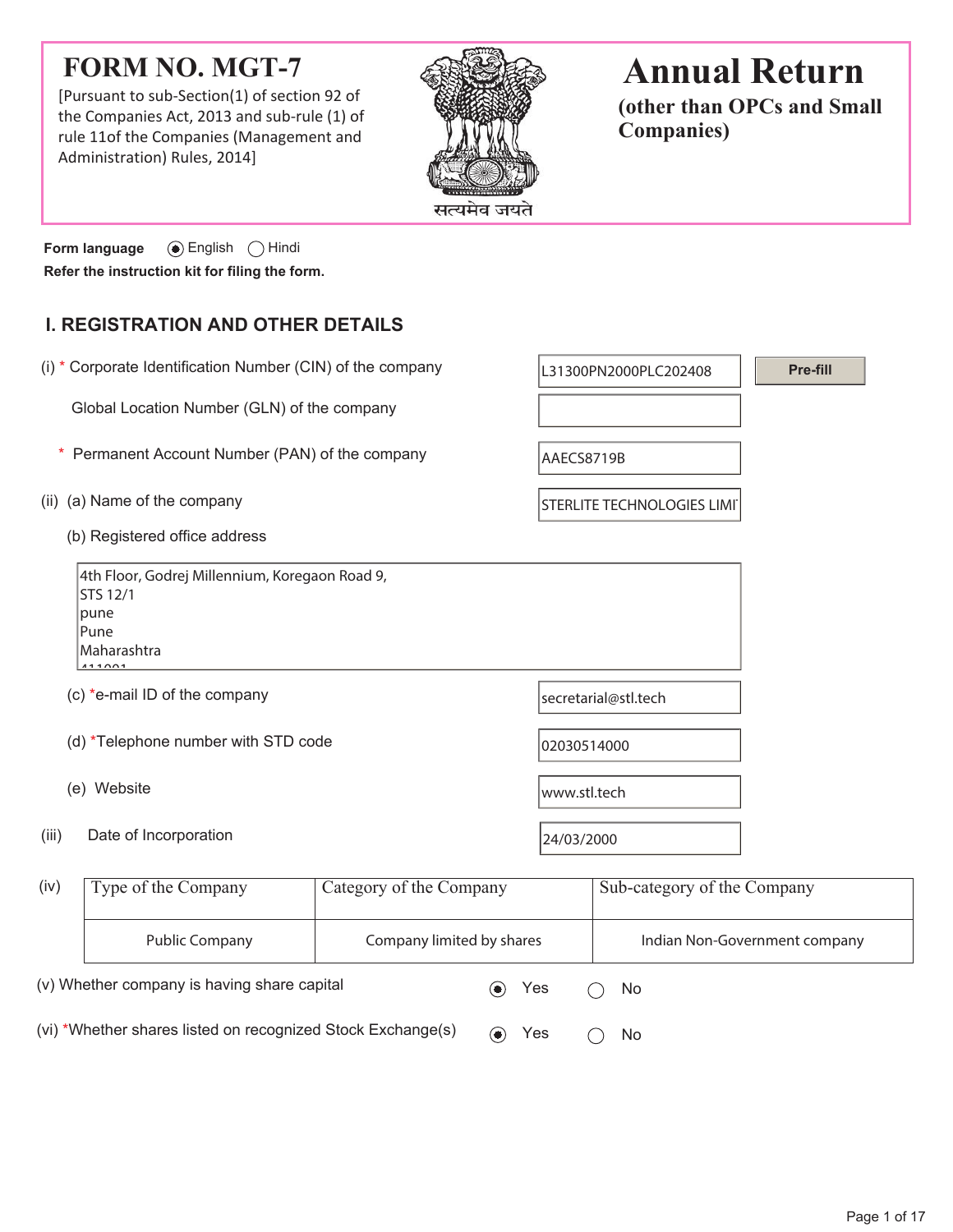#### (a) Details of stock exchanges where shares are listed

| S. No. | <b>Stock Exchange Name</b>                                                               |                                      |                      |     | Code |                                |              |
|--------|------------------------------------------------------------------------------------------|--------------------------------------|----------------------|-----|------|--------------------------------|--------------|
|        |                                                                                          | <b>BSE Ltd</b>                       |                      |     |      | 1                              |              |
| 2      |                                                                                          | National Stock Exchange of India Ltd |                      |     |      | 1,024                          |              |
|        | (b) CIN of the Registrar and Transfer Agent<br>U72400TG2017PTC117649                     |                                      |                      |     |      | Pre-fill                       |              |
|        | Name of the Registrar and Transfer Agent                                                 |                                      |                      |     |      |                                |              |
|        | KFIN TECHNOLOGIES PRIVATE LIMITED                                                        |                                      |                      |     |      |                                |              |
|        | Registered office address of the Registrar and Transfer Agents                           |                                      |                      |     |      |                                |              |
|        | Selenium, Tower B, Plot No-31 & 32,<br>Financial District, Nanakramguda, Serilingampally |                                      |                      |     |      |                                |              |
|        | (vii) *Financial year From date  01/04/2020                                              |                                      | (DD/MM/YYYY) To date |     |      | 31/03/2021                     | (DD/MM/YYYY) |
|        | (viii) *Whether Annual general meeting (AGM) held                                        |                                      | (●)                  | Yes |      | No                             |              |
|        | (a) If yes, date of AGM                                                                  | 26/08/2021                           |                      |     |      |                                |              |
|        | (b) Due date of AGM                                                                      | 30/09/2021                           |                      |     |      |                                |              |
|        | (c) Whether any extension for AGM granted                                                |                                      |                      | Yes |      | No<br>$\left( \bullet \right)$ |              |
|        | <b>II. PRINCIPAL BUSINESS ACTIVITIES OF THE COMPANY</b>                                  |                                      |                      |     |      |                                |              |

\*Number of business activities  $|_1$ 

| S.No | lMain<br>Activity<br> group code | Description of Main Activity group Business | <b>Activity</b><br>Code | Description of Business Activity                                                    | $\%$ of turnover<br>lof the<br>company |
|------|----------------------------------|---------------------------------------------|-------------------------|-------------------------------------------------------------------------------------|----------------------------------------|
|      | ◡                                | Manufacturing                               | C9                      | Computer, electronic, Communication and<br>scientific measuring & control equipment | 84.24                                  |

## **III. PARTICULARS OF HOLDING, SUBSIDIARY AND ASSOCIATE COMPANIES (INCLUDING JOINT VENTURES)**

\*No. of Companies for which information is to be given  $|31|$  **Pre-fill All** 

| S.No | Name of the company     | CIN / FCRN            | Holding/ Subsidiary/Associate/<br>Joint Venture | % of shares held |
|------|-------------------------|-----------------------|-------------------------------------------------|------------------|
|      | Twin Star Overseas Ltd  |                       | Holding                                         | 52.8             |
|      | Speedon Network Limited | U32202DN2011PLC000373 | Subsidiary                                      | 100              |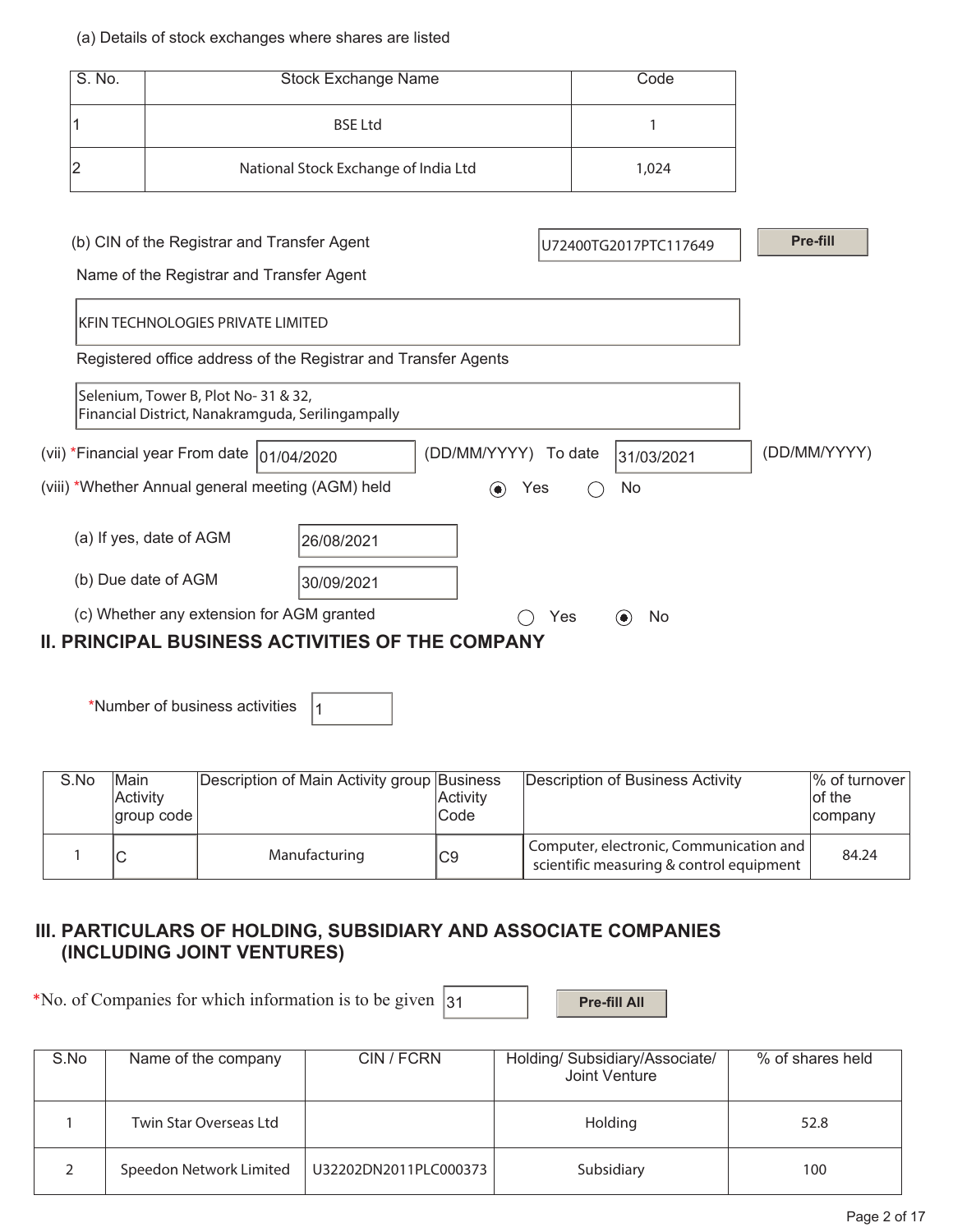| 3              | Sterlite Telesystems Limited                           | U64200DN2015PLC000481 | Subsidiary | 100   |
|----------------|--------------------------------------------------------|-----------------------|------------|-------|
| $\overline{4}$ | Elitecore Technologies (Maurit                         |                       | Subsidiary | 100   |
| 5              | Elitecore Technologies Sdn Bh                          |                       | Subsidiary | 100   |
| 6              | Sterlite Global Ventures (Mauri                        |                       | Subsidiary | 100   |
| $\overline{7}$ | Maharashtra Transmission Cor U64201MH2012PLC234316     |                       | Subsidiary | 51.79 |
| 8              | Jiangsu Sterlite Tongguang Fil                         |                       | Subsidiary | 75    |
| 9              | Sterlite Technologies UK Ventu                         |                       | Subsidiary | 100   |
| 10             | Sterlite Tech Holding Inc.                             |                       | Subsidiary | 100   |
| 11             | Sterlite Technologies Inc                              |                       | Subsidiary | 100   |
| 12             | Sterlite Conduspar Industrial L                        |                       | Subsidiary | 58.05 |
| 13             | Sterlite (Shanghai) Trading Co.                        |                       | Subsidiary | 100   |
| 14             | Sterlite Technologies S.P.A                            |                       | Subsidiary | 100   |
| 15             | Sterlite Innovative Solutions Li                       | U74999MH2018PLC310212 | Subsidiary | 100   |
| 16             | STL Digital Limited (Erstwhile "                       | U72100DN2018PLC005557 | Subsidiary | 100   |
| 17             | Sterlite Tech Cables Solutions   U74999MH2019PLC333336 |                       | Subsidiary | 100   |
| 18             | Impact Data Solutions Limited                          |                       | Subsidiary | 80    |
| 19             | Impact Data Solutions B.V., Net                        |                       | Subsidiary | 80    |
| 20             | Vulcan Data Centre Solutions L                         |                       | Subsidiary | 80    |
| 21             | Metallurgica Bresciana S.P.A.                          |                       | Subsidiary | 100   |
| 22             | PT Sterlite Technologies Indon                         |                       | Subsidiary | 100   |
| 23             | Sterlite Technologies DMCC                             |                       | Subsidiary | 100   |
| 24             | Sterlite Technologies Pty. Ltd.                        |                       | Subsidiary | 100   |
| 25             | STL Optical Interconnect S.p.A                         |                       | Subsidiary | 100   |
| 26             | Optotec S.p.A                                          |                       | Subsidiary | 100   |
| 27             | Optotec International S.A.                             |                       | Subsidiary | 100   |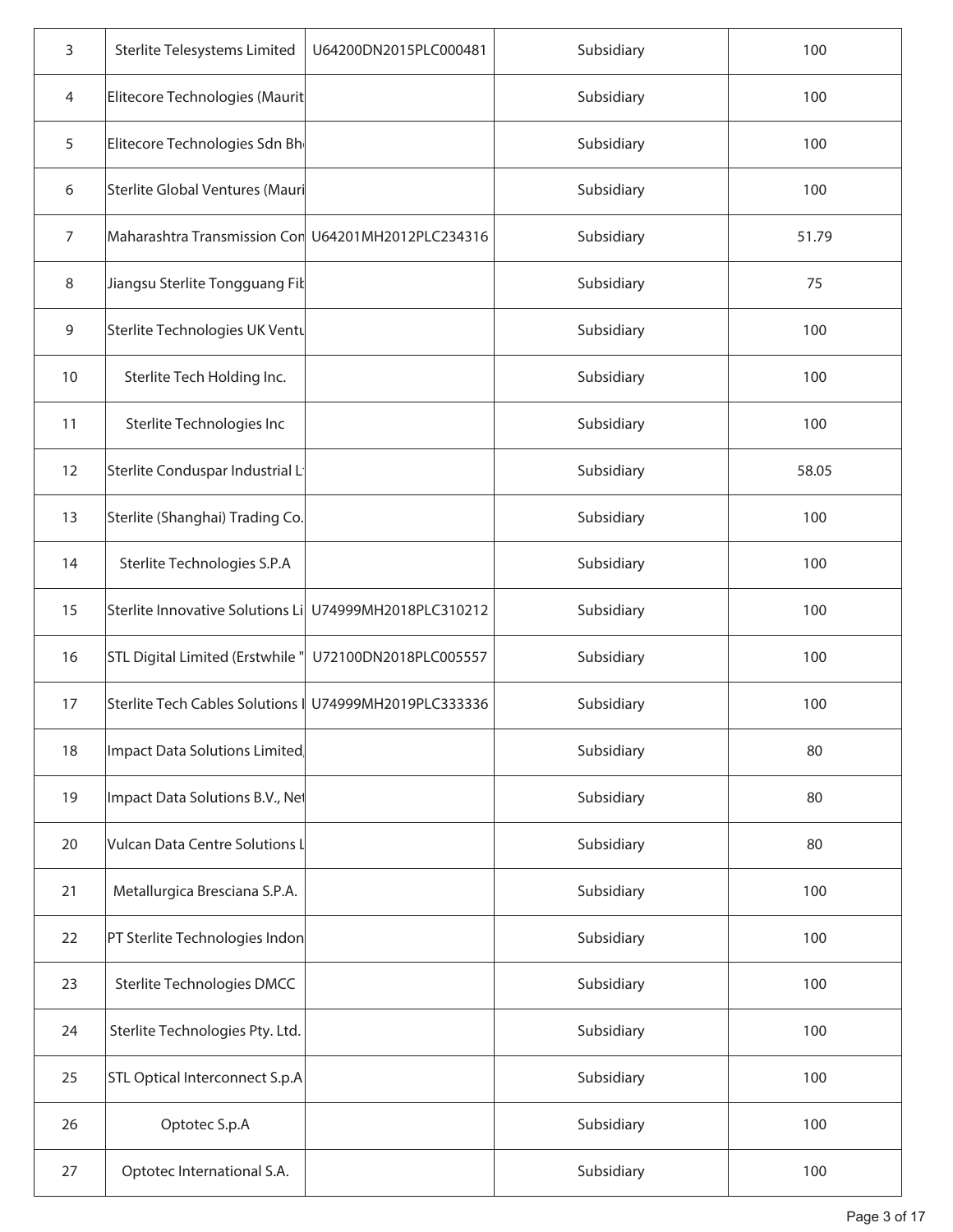| 28 | STL Edge Networks Inc.       |                       | Subsidiary    | 100  |
|----|------------------------------|-----------------------|---------------|------|
| 29 | <b>STL Networks Limited</b>  | U72900PN2021PLC199875 | Subsidiary    | 100  |
| 30 | <b>ASOCS</b>                 |                       | Joint Venture | 12.5 |
| 31 | MB Maanshan Special Cable Li |                       | Joint Venture | 40   |

# **IV. SHARE CAPITAL, DEBENTURES AND OTHER SECURITIES OF THE COMPANY**

## (i) \*SHARE CAPITAL

(a) Equity share capital

| <b>Particulars</b>                           | Authorised<br>capital | <i><b>Issued</b></i><br>capital | Subscribed<br>capital | Paid up capital |
|----------------------------------------------|-----------------------|---------------------------------|-----------------------|-----------------|
| Total number of equity shares                | 750,000,000           | 396,628,378                     | 396,628,378           | 396,628,378     |
| Total amount of equity shares (in<br>Rupees) | 1,500,000,000         | 793,256,756                     | 793,256,756           | 793,256,756     |

#### Number of classes and the set of  $\sim$  1

| <b>Class of Shares</b><br><b>Equity Shares</b> | <b>Authorised</b><br>capital | llssued<br>capital | Subscribed<br>capital | Paid up capital |
|------------------------------------------------|------------------------------|--------------------|-----------------------|-----------------|
| Number of equity shares                        | 750,000,000                  | 396,628,378        | 396,628,378           | 396,628,378     |
| Nominal value per share (in rupees)            | 2                            |                    |                       | '2              |
| Total amount of equity shares (in rupees)      | 1,500,000,000                | 793,256,756        | 793,256,756           | 793,256,756     |

## **(b) Preference share capital**

| <b>Particulars</b>                                                | Authorised<br>capital | <b>Issued</b><br>capital | Subscribed<br>capital | Paid-up capital |
|-------------------------------------------------------------------|-----------------------|--------------------------|-----------------------|-----------------|
| Total number of preference shares                                 |                       |                          |                       |                 |
| Total amount of preference shares $\vert_{\Omega}$<br>(in rupees) |                       |                          |                       |                 |

Number of classes and contact the contact of classes and contact of  $\sim$  0

| <b>Class of shares</b>                        | Authorised<br>capital | Ilssued<br>capital | Subscribed<br>capital | Paid up capital |
|-----------------------------------------------|-----------------------|--------------------|-----------------------|-----------------|
| Number of preference shares                   |                       |                    |                       |                 |
| Nominal value per share (in rupees)           |                       |                    |                       |                 |
| Total amount of preference shares (in rupees) |                       |                    |                       |                 |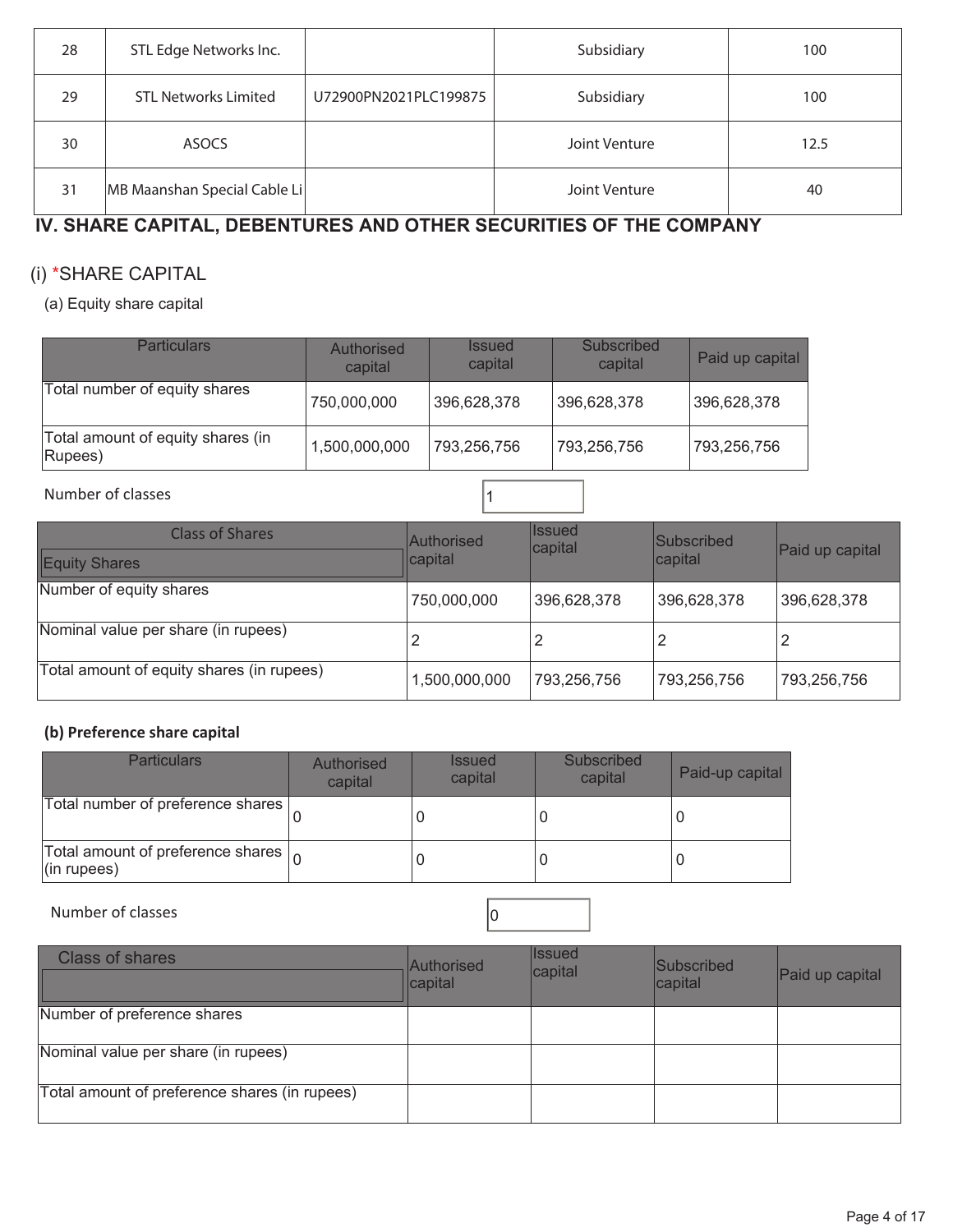## **(c) Unclassified share capital**

| <b>Particulars</b>                  | <b>Authorised Capital</b> |
|-------------------------------------|---------------------------|
| Total amount of unclassified shares |                           |

## **(d) Break-up of paid-up share capital**

| <b>Class of shares</b>                        | <b>Number of shares</b> |                  |                                                | <b>Total</b><br>nominal<br>amount | <b>Total</b><br>Paid-up<br>amount | <b>Total</b><br>premium |
|-----------------------------------------------|-------------------------|------------------|------------------------------------------------|-----------------------------------|-----------------------------------|-------------------------|
| <b>Equity shares</b>                          | Physical                | <b>DEMAT</b>     | Total                                          |                                   |                                   |                         |
| At the beginning of the year                  | 2,982,019               |                  | 400,980,968 403962987 807,925,974 807,925,97   |                                   |                                   |                         |
| Increase during the year                      | $\mathbf 0$             | 1,679,333        | 1679333                                        | 3,358,666                         | $3,358,666$ 0                     |                         |
| i. Pubic Issues                               | 0                       | $\mathbf{0}$     | $\mathbf 0$                                    | $\mathbf 0$                       | $\mathbf 0$                       | 10                      |
| ii. Rights issue                              | $\mathbf 0$             | $\mathbf 0$      | $\mathbf 0$                                    | 0                                 | $\mathbf 0$                       | 0                       |
| iii. Bonus issue                              | 0                       | 0                | $\mathbf 0$                                    | $\mathbf 0$                       | $\mathbf 0$                       | 10                      |
| iv. Private Placement/ Preferential allotment | 0                       | $\mathbf 0$      | $\boldsymbol{0}$                               | $\mathbf 0$                       | $\mathbf 0$                       | 0                       |
| v. ESOPs                                      | 0                       | 1,532,391        | 1532391                                        | 3,064,782                         | 3,064,782                         |                         |
| vi. Sweat equity shares allotted              | 0                       | $\mathbf 0$      | $\mathbf 0$                                    | 0                                 | $\mathbf 0$                       | 0                       |
| vii. Conversion of Preference share           | $\mathbf 0$             | $\mathbf 0$      | $\mathbf 0$                                    | $\mathbf 0$                       | $\mathbf 0$                       | lo.                     |
| viii. Conversion of Debentures                | $\mathbf 0$             | $\mathbf 0$      | $\mathbf 0$                                    | 0                                 | $\mathbf 0$                       | 10                      |
| ix. GDRs/ADRs                                 | $\mathbf 0$             | $\mathbf 0$      | $\mathbf 0$                                    | $\mathbf 0$                       | $\mathbf 0$                       | 10                      |
| x. Others, specify<br>others                  | $\boldsymbol{0}$        | 146,942          | 146942                                         | 293,884                           | 293,884                           |                         |
| Decrease during the year                      | 146,942                 | 8,867,000        | 9013942                                        | 18,027,884 18,027,884 0           |                                   |                         |
| i. Buy-back of shares                         | 0                       | 8,867,000        | 8867000                                        | 17,734,000 17,734,000             |                                   |                         |
| ii. Shares forfeited                          | $\mathbf 0$             | $\mathbf 0$      | $\mathbf 0$                                    | $\boldsymbol{0}$                  | $\mathbf 0$                       | 10                      |
| iii. Reduction of share capital               | 0                       | $\mathbf 0$      | $\boldsymbol{0}$                               | $\mathbf 0$                       | $\mathbf 0$                       | 10                      |
| iv. Others, specify<br>others                 | 146,942                 | $\boldsymbol{0}$ | 146942                                         | 293,884                           | 293,884                           |                         |
| At the end of the year                        | 2,835,077               |                  | 393,793,301  396628378  793,256,75( 793,256,75 |                                   |                                   |                         |
|                                               |                         |                  |                                                |                                   |                                   |                         |
| <b>Preference shares</b>                      |                         |                  |                                                |                                   |                                   |                         |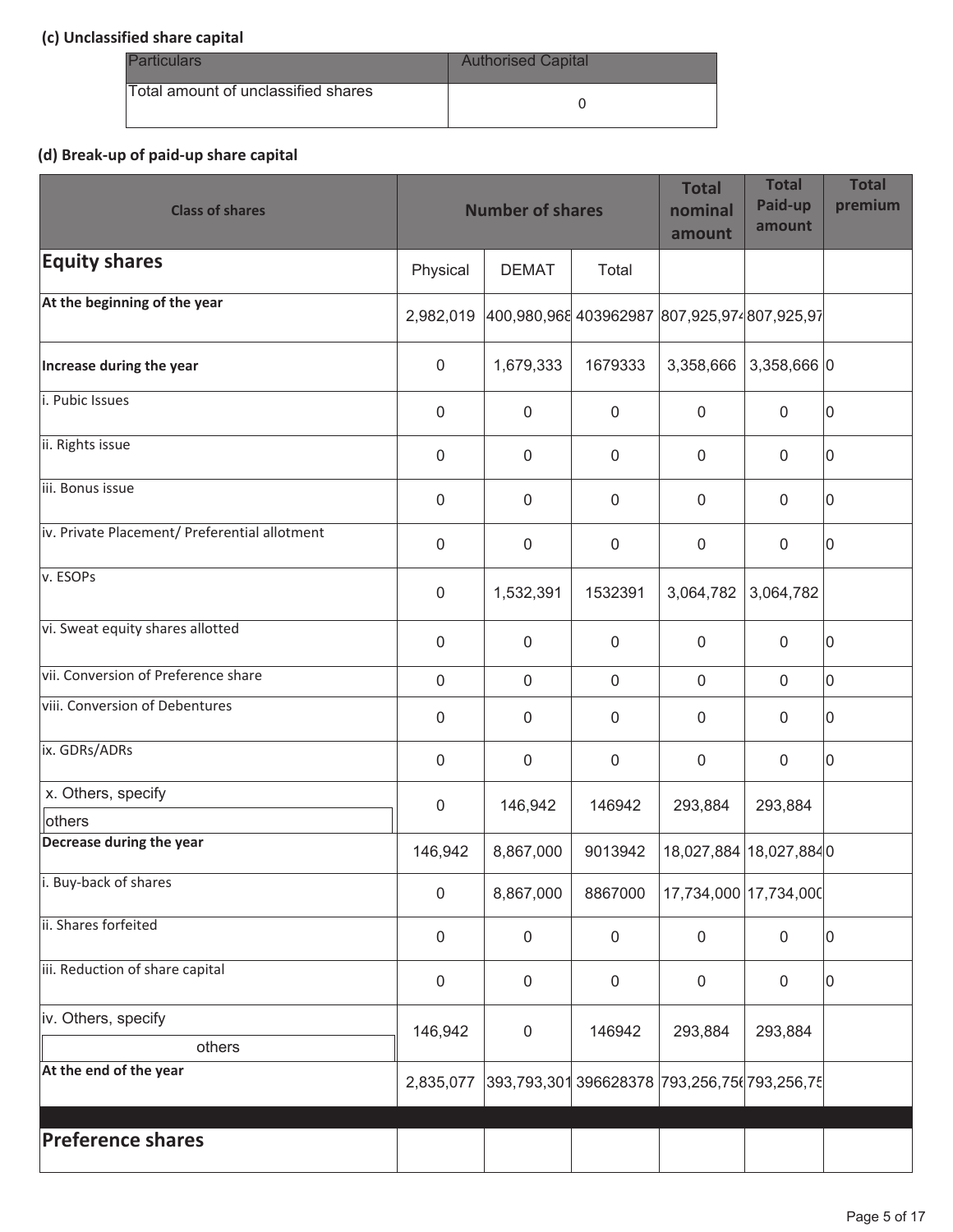| At the beginning of the year     | $\mathbf 0$      | $\mathbf{0}$ | $\mathbf{0}$   | $\Omega$       | $\mathbf{0}$   |    |
|----------------------------------|------------------|--------------|----------------|----------------|----------------|----|
| Increase during the year         | $\mathbf 0$      | $\mathbf 0$  | $\mathbf 0$    | $\mathbf 0$    | $\overline{0}$ | 10 |
| i. Issues of shares              | $\mathbf 0$      | $\Omega$     | $\overline{0}$ | $\Omega$       | $\Omega$       | 10 |
| ii. Re-issue of forfeited shares | $\mathbf 0$      | $\mathbf 0$  | $\overline{0}$ | $\mathbf 0$    | 0              | 10 |
| iii. Others, specify             |                  |              |                |                |                |    |
| Decrease during the year         | $\mathbf 0$      | $\mathbf 0$  | $\mathbf 0$    | $\mathbf 0$    | $\mathbf 0$    | 10 |
| i. Redemption of shares          | $\mathbf 0$      | $\mathbf 0$  | $\mathbf 0$    | $\overline{0}$ | $\overline{0}$ | 10 |
| ii. Shares forfeited             | $\mathbf 0$      | $\mathbf 0$  | $\mathbf 0$    | $\overline{0}$ | $\mathbf 0$    | 10 |
| iii. Reduction of share capital  | $\boldsymbol{0}$ | $\mathbf 0$  | $\mathbf 0$    | $\mathbf 0$    | $\mathbf 0$    | 10 |
| iv. Others, specify              |                  |              |                |                |                |    |
| At the end of the year           | $\boldsymbol{0}$ | $\mathbf 0$  | $\mathbf 0$    | 0              | $\mathbf 0$    |    |

ISIN of the equity shares of the company ISIN of the equity shares of the company

(ii) Details of stock split/consolidation during the year (for each class of shares)  $\boxed{0}$ 

|                | <b>Class of shares</b> | (i) | (ii) | (iii) |
|----------------|------------------------|-----|------|-------|
| Before split / | Number of shares       |     |      |       |
| Consolidation  | Face value per share   |     |      |       |
| After split /  | Number of shares       |     |      |       |
| Consolidation  | Face value per share   |     |      |       |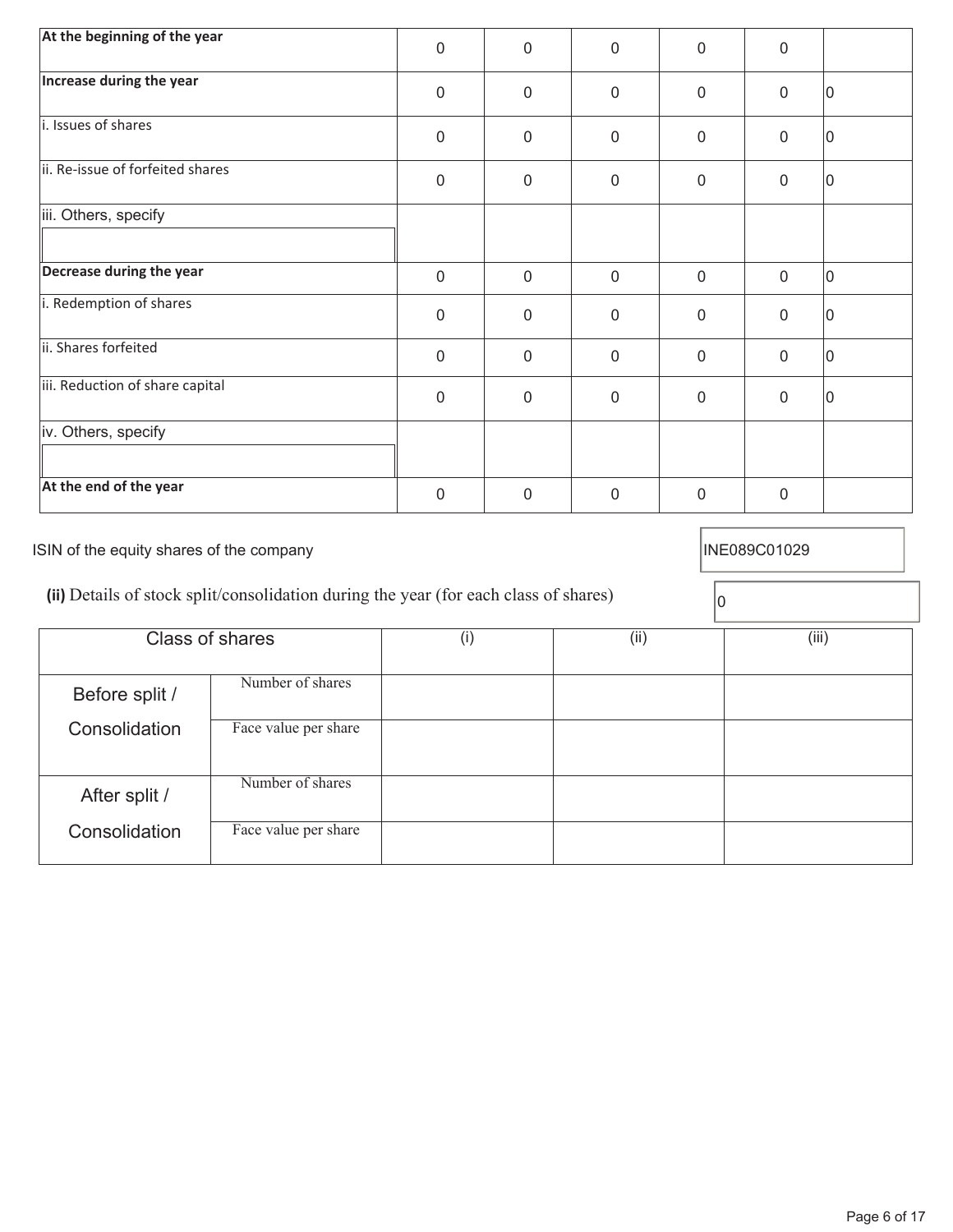**(iii) Details of shares/Debentures Transfers since closure date of last financial year (or in the case of the first return at any time since the incorporation of the company) \*** 

| $\Box$ Nil<br>[Details being provided in a CD/Digital Media] | $\bigcap$ Yes | $\odot$ No    | Not Applicable<br>( |
|--------------------------------------------------------------|---------------|---------------|---------------------|
| Separate sheet attached for details of transfers             | $\odot$ Yes   | $\bigcirc$ No |                     |

Note: In case list of transfer exceeds 10, option for submission as a separate sheet attachment or submission in a CD/Digital Media may be shown.

|                                                                                 | Date of the previous annual general meeting                 |  |                                              |            |  |  |  |
|---------------------------------------------------------------------------------|-------------------------------------------------------------|--|----------------------------------------------|------------|--|--|--|
| Date of registration of transfer (Date Month Year)                              |                                                             |  |                                              |            |  |  |  |
| Type of transfer                                                                | 1 - Equity, 2- Preference Shares, 3 - Debentures, 4 - Stock |  |                                              |            |  |  |  |
| Number of Shares/ Debentures/<br><b>Units Transferred</b>                       |                                                             |  | Amount per Share/<br>Debenture/Unit (in Rs.) |            |  |  |  |
| Ledger Folio of Transferor                                                      |                                                             |  |                                              |            |  |  |  |
| <b>Transferor's Name</b>                                                        |                                                             |  |                                              |            |  |  |  |
|                                                                                 | Surname                                                     |  | middle name                                  | first name |  |  |  |
| Ledger Folio of Transferee                                                      |                                                             |  |                                              |            |  |  |  |
| <b>Transferee's Name</b>                                                        |                                                             |  |                                              |            |  |  |  |
|                                                                                 | Surname                                                     |  | middle name                                  | first name |  |  |  |
| Date of registration of transfer (Date Month Year)                              |                                                             |  |                                              |            |  |  |  |
| 1 - Equity, 2- Preference Shares, 3 - Debentures, 4 - Stock<br>Type of transfer |                                                             |  |                                              |            |  |  |  |

| Number of Shares/ Debentures/<br>Units Transferred |  | Amount per Share/<br>$\vert$ Debenture/Unit (in Rs.) |  |
|----------------------------------------------------|--|------------------------------------------------------|--|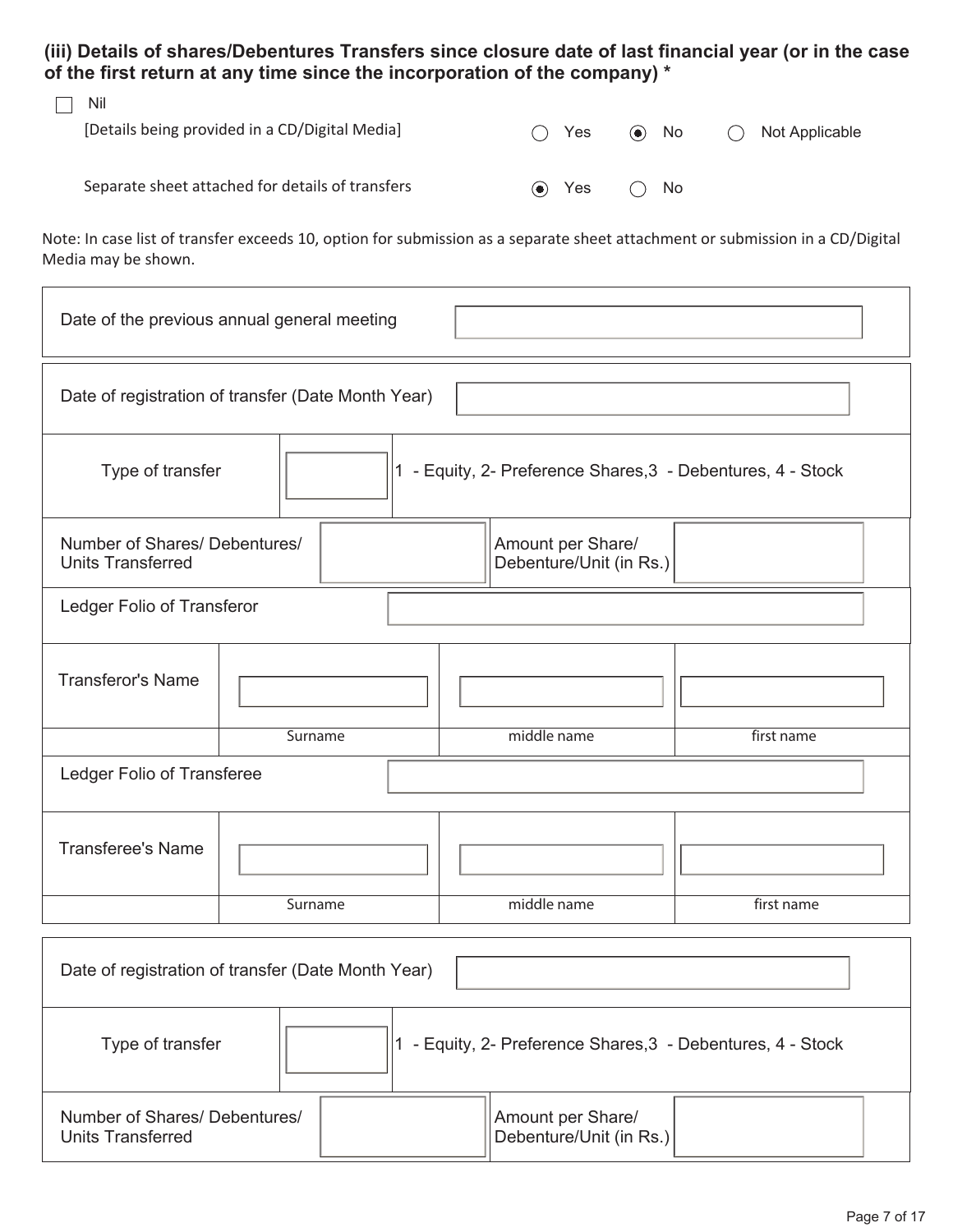| Ledger Folio of Transferor |         |             |            |
|----------------------------|---------|-------------|------------|
| <b>Transferor's Name</b>   |         |             |            |
|                            | Surname | middle name | first name |
|                            |         |             |            |
| Ledger Folio of Transferee |         |             |            |
| <b>Transferee's Name</b>   |         |             |            |

# **(iv)** \***Debentures (Outstanding as at the end of financial year)**

| <b>Particulars</b>            | Number of units | Nominal value per<br>lunit | <b>Total value</b> |
|-------------------------------|-----------------|----------------------------|--------------------|
| Non-convertible debentures    | 5,900           | 1000000                    | 5,900,000,000      |
| Partly convertible debentures | 0               | 0                          | 0                  |
| Fully convertible debentures  | 0               | 0                          | 0                  |
| <b>Total</b>                  |                 |                            | 5,900,000,000      |

#### **Details of debentures**

| <b>Class of debentures</b>           | Outstanding as at<br>the beginning of the year |               | Increase during the Decrease during the Outstanding as at<br><b>vear</b> | the end of the year |
|--------------------------------------|------------------------------------------------|---------------|--------------------------------------------------------------------------|---------------------|
|                                      | vear                                           |               |                                                                          |                     |
| Non-convertible debentures           | 2,250,000,000                                  | 4,400,000,000 | 750,000,000                                                              | 5,900,000,000       |
| <b>Partly convertible debentures</b> | 0                                              |               |                                                                          | 0                   |
| <b>Fully convertible debentures</b>  | 0                                              |               |                                                                          | 0                   |

#### **(v) Securities (other than shares and debentures)** 0

| Type of<br>Securities | Number of  | Nominal Value of | <b>Total Nominal</b> | Paid up Value of | Total Paid up Value |
|-----------------------|------------|------------------|----------------------|------------------|---------------------|
|                       | Securities | each Unit        | Value                | each Unit        |                     |
|                       |            |                  |                      |                  |                     |
|                       |            |                  |                      |                  |                     |
|                       |            |                  |                      |                  |                     |
|                       |            |                  |                      |                  |                     |
|                       |            |                  |                      |                  |                     |
| Total                 |            |                  |                      |                  |                     |
|                       |            |                  |                      |                  |                     |

# **V. \*Turnover and net worth of the company (as defined in the Companies Act, 2013)**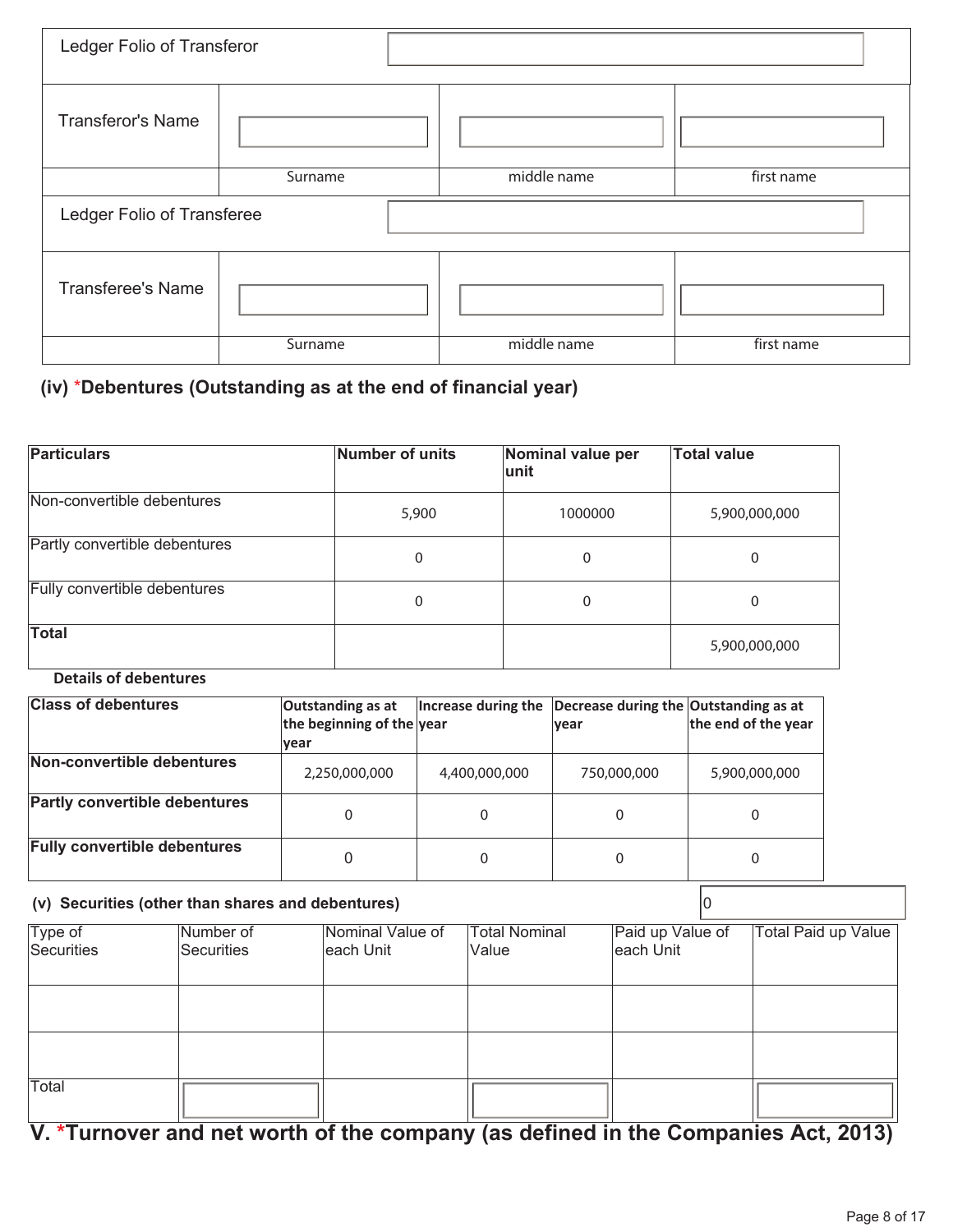(I) Turnover 41,420,100,000

# (ii) Net worth of the Company **18,263,600,000**

## **VI. (a) \*SHARE HOLDING PATTERN - Promoters**

| <b>S. No.</b>    | <b>Category</b>                         | Equity                  |                  | Preference              |                  |
|------------------|-----------------------------------------|-------------------------|------------------|-------------------------|------------------|
|                  |                                         | <b>Number of shares</b> | Percentage       | <b>Number of shares</b> | Percentage       |
| $\overline{1}$ . | Individual/Hindu Undivided Family       |                         |                  |                         |                  |
|                  | (i) Indian                              | 1,831,336               | 0.46             | $\boldsymbol{0}$        |                  |
|                  | (ii) Non-resident Indian (NRI)          | $\mathsf{O}\xspace$     | $\boldsymbol{0}$ | $\mathsf{O}\xspace$     |                  |
|                  | (iii) Foreign national (other than NRI) | $\boldsymbol{0}$        | $\boldsymbol{0}$ | $\mathsf{O}\xspace$     |                  |
| 2.               | Government                              |                         |                  |                         |                  |
|                  | (i) Central Government                  | $\mathbf 0$             | $\boldsymbol{0}$ | $\boldsymbol{0}$        |                  |
|                  | (ii) State Government                   | $\mathsf{O}\xspace$     | $\pmb{0}$        | $\boldsymbol{0}$        |                  |
|                  | (iii) Government companies              | $\boldsymbol{0}$        | $\boldsymbol{0}$ | $\boldsymbol{0}$        |                  |
| 3.               | Insurance companies                     | $\mathbf 0$             | $\mathbf 0$      | $\boldsymbol{0}$        |                  |
| 4.               | <b>Banks</b>                            | $\boldsymbol{0}$        | $\boldsymbol{0}$ | $\boldsymbol{0}$        |                  |
| 5.               | <b>Financial institutions</b>           | $\boldsymbol{0}$        | $\boldsymbol{0}$ | $\boldsymbol{0}$        |                  |
| 6.               | Foreign institutional investors         | $\mathbf 0$             | $\boldsymbol{0}$ | $\mathsf{O}\xspace$     |                  |
| 7.               | Mutual funds                            | $\boldsymbol{0}$        | $\boldsymbol{0}$ | $\boldsymbol{0}$        |                  |
| 8.               | Venture capital                         | 0                       | $\boldsymbol{0}$ | 0                       |                  |
| 9.               | Body corporate<br>(not mentioned above) | 4,764,295               | $1.2\,$          | $\mathsf{O}\xspace$     |                  |
| 10.              | Overseas Body Corporate<br>Others       | 209,402,750             | 52.8             | $\mathsf{O}\xspace$     |                  |
|                  | <b>Total</b>                            | 215,998,381             | 54.46            | $\boldsymbol{0}$        | $\boldsymbol{0}$ |

# Total number of shareholders (promoters)  $\Big|_{10}$

## **(b) \*SHARE HOLDING PATTERN - Public/Other than promoters**

| <b>S. No.</b> | Category | Equity                  |            | Preference       |            |
|---------------|----------|-------------------------|------------|------------------|------------|
|               |          | <b>Number of shares</b> | Percentage | Number of shares | Percentage |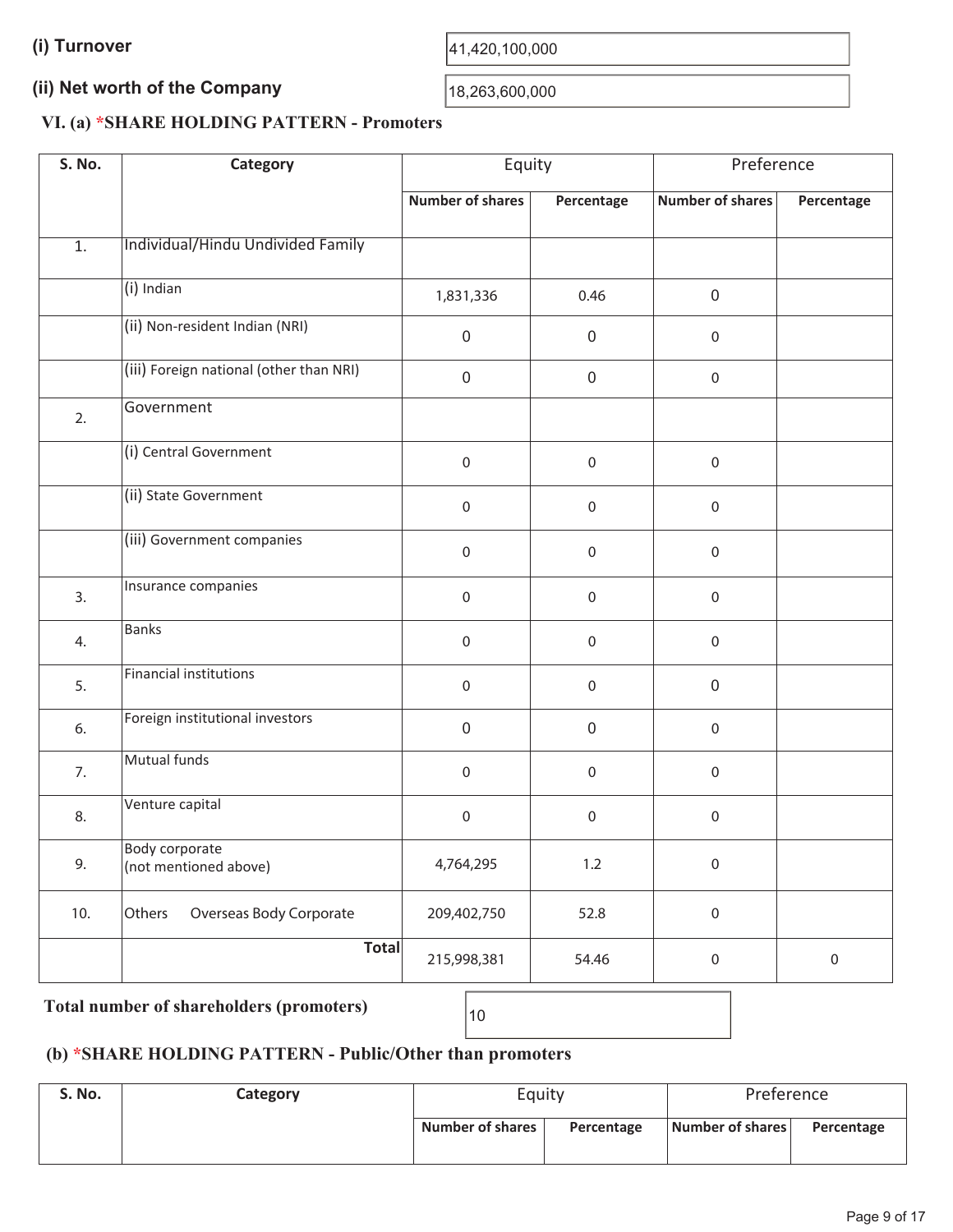| $\overline{1}$ . | Individual/Hindu Undivided Family       |             |             |                     |             |
|------------------|-----------------------------------------|-------------|-------------|---------------------|-------------|
|                  | (i) Indian                              | 94,454,809  | 23.81       | $\boldsymbol{0}$    |             |
|                  | (ii) Non-resident Indian (NRI)          | 3,882,946   | 0.98        | $\mathsf{O}\xspace$ |             |
|                  | (iii) Foreign national (other than NRI) | 13,450      | $\mathbf 0$ | $\mathbf 0$         |             |
| 2.               | Government                              |             |             |                     |             |
|                  | (i) Central Government                  | 500         | $\mathbf 0$ | $\mathbf 0$         |             |
|                  | (ii) State Government                   | $\,0\,$     | $\mathbf 0$ | $\mathsf{O}\xspace$ |             |
|                  | (iii) Government companies              | $\mathbf 0$ | $\mathbf 0$ | 0                   |             |
| 3.               | Insurance companies                     | 13,110,708  | 3.31        | $\mathbf 0$         |             |
| 4.               | <b>Banks</b>                            | 71,188      | 0.02        | $\mathbf 0$         |             |
| 5.               | <b>Financial institutions</b>           | $\mathbf 0$ | $\mathbf 0$ | $\mathbf 0$         |             |
| 6.               | Foreign institutional investors         | 20,278,823  | 5.11        | $\mathsf{O}\xspace$ |             |
| 7.               | Mutual funds                            | 20,825,012  | 5.25        | $\boldsymbol{0}$    |             |
| 8.               | Venture capital                         | $\mathbf 0$ | $\mathbf 0$ | $\mathsf{O}\xspace$ |             |
| 9.               | Body corporate<br>(not mentioned above) | 11,566,687  | 2.92        | $\mathbf 0$         |             |
| 10.              | Others<br>Others                        | 16,425,874  | 4.14        | 0                   |             |
|                  | <b>Total</b>                            | 180,629,997 | 45.54       | $\mathsf{O}\xspace$ | $\mathbf 0$ |

Total number of shareholders (other than promoters)  $|_{188,862}$ 

**Total number of shareholders (Promoters+Public/ Other than promoters)** 188,872

# **(c) \*Details of Foreign institutional investors' (FIIs) holding shares of the company** 1

| Name of the FII      | <b>Address</b> | Date of<br><i>Incorporation</i> | Country of<br><i>Incorporation</i> | Number of shares % of shares held<br><b>held</b> |  |
|----------------------|----------------|---------------------------------|------------------------------------|--------------------------------------------------|--|
| Refer the Attachment |                |                                 |                                    |                                                  |  |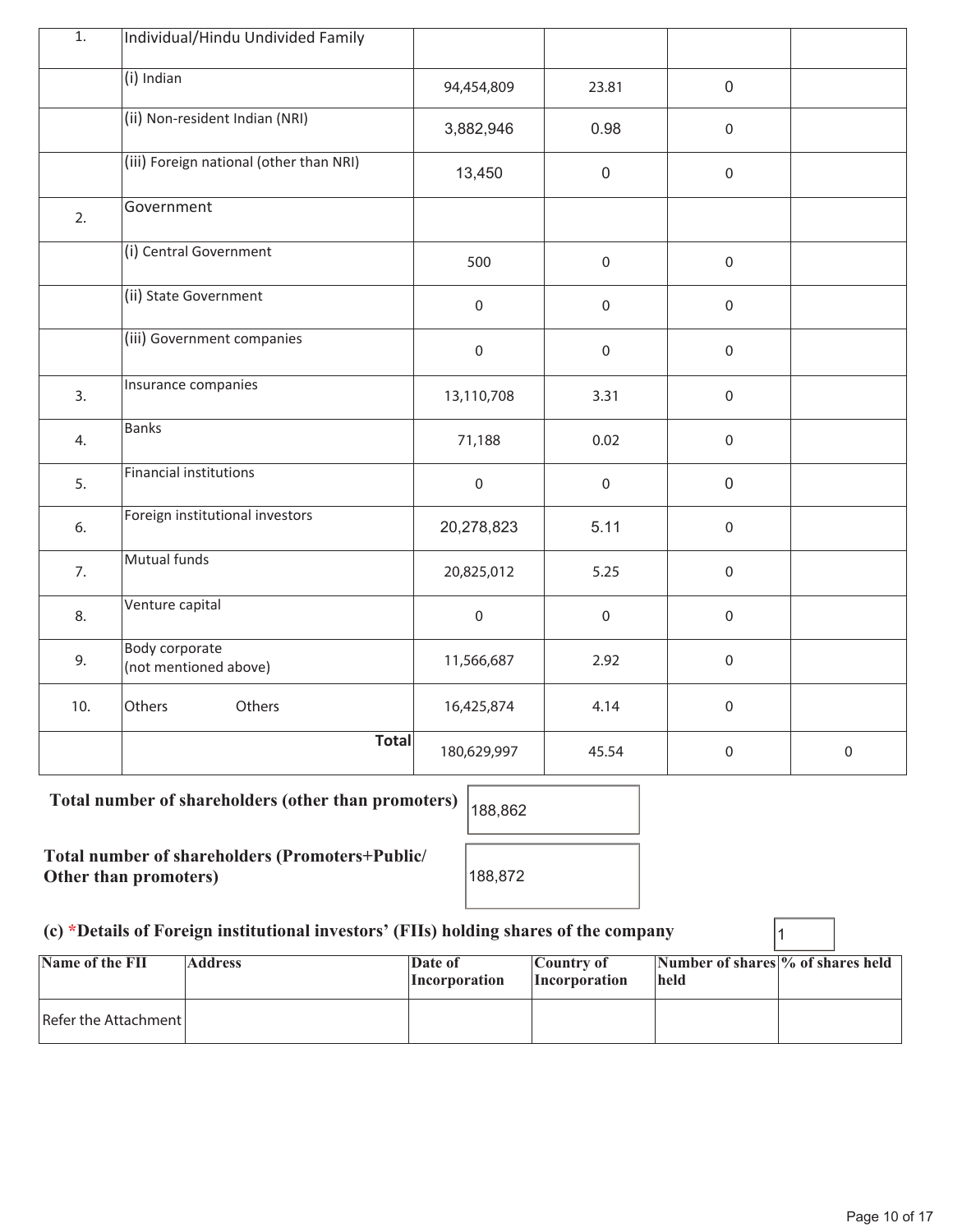#### **VII. \*NUMBER OF PROMOTERS, MEMBERS, DEBENTURE HOLDERS (Details, Promoters, Members (other than promoters), Debenture holders)**

| <b>Details</b>                    | At the beginning of the year | At the end of the year |  |  |
|-----------------------------------|------------------------------|------------------------|--|--|
| Promoters                         | 10                           | 10                     |  |  |
| Members<br>(other than promoters) | 209,715                      | 188,862                |  |  |
| Debenture holders                 | 26                           | 6                      |  |  |

### **VIII. DETAILS OF DIRECTORS AND KEY MANAGERIAL PERSONNEL**

#### **(A) \*Composition of Board of Directors**

| <b>Category</b>                             |                | Number of directors at the<br>beginning of the year |                | Number of directors at the end<br>of the year | Percentage of shares held by<br>directors as at the end of year |                |
|---------------------------------------------|----------------|-----------------------------------------------------|----------------|-----------------------------------------------|-----------------------------------------------------------------|----------------|
|                                             | Executive      | Non-executive                                       | Executive      | Non-executive                                 | Executive                                                       | Non-executive  |
| A. Promoter                                 | 1              | $\overline{2}$                                      | $\overline{2}$ | 1                                             | 0.35                                                            | $\mathbf 0$    |
| <b>B. Non-Promoter</b>                      | $\mathbf{1}$   | 4                                                   | $\mathbf{1}$   | $6\phantom{1}6$                               | 0.27                                                            | $\mathbf 0$    |
| (i) Non-Independent                         | 1              | 0                                                   | 1              | $\overline{0}$                                | 0.27                                                            | $\overline{0}$ |
| (ii) Independent                            | $\Omega$       | 4                                                   | $\mathbf 0$    | 6                                             | 0                                                               | $\overline{0}$ |
| <b>C. Nominee Directors</b><br>representing | $\mathbf 0$    | $\overline{0}$                                      | $\mathbf 0$    | $\mathbf 0$                                   | $\Omega$                                                        | $\mathbf 0$    |
| $(i)$ Banks & FIs                           | $\mathbf 0$    | $\overline{0}$                                      | $\mathbf 0$    | 0                                             | 0                                                               | $\mathbf 0$    |
| (ii) Investing institutions                 | $\mathbf 0$    | $\mathbf 0$                                         | $\mathbf 0$    | $\mathbf 0$                                   | 0                                                               | $\mathbf 0$    |
| (iii) Government                            | $\Omega$       | $\overline{0}$                                      | $\mathbf 0$    | $\mathbf 0$                                   | 0                                                               | $\mathbf 0$    |
| (iv) Small share holders                    | $\mathbf 0$    | $\mathbf 0$                                         | $\mathbf 0$    | $\mathbf 0$                                   | 0                                                               | $\mathbf 0$    |
| $(v)$ Others                                | $\overline{0}$ | 0                                                   | $\mathbf 0$    | $\overline{0}$                                | 0                                                               | $\overline{0}$ |
| Total                                       | $\overline{2}$ | 6                                                   | 3              | $\overline{7}$                                | 0.62                                                            | $\mathbf 0$    |

#### **Number of Directors and Key managerial personnel (who is not director) as on the financial year end date** 12

#### **(B) (i) \*Details of directors and Key managerial personnel as on the closure of financial year**

| Name              | DIN/PAN  | Designation     | Number of equity<br>share(s) held | Date of cessation (after closure of<br>financial year: If any) |
|-------------------|----------|-----------------|-----------------------------------|----------------------------------------------------------------|
| ARUN LALCHAND TOL | 00020916 | <b>Director</b> |                                   |                                                                |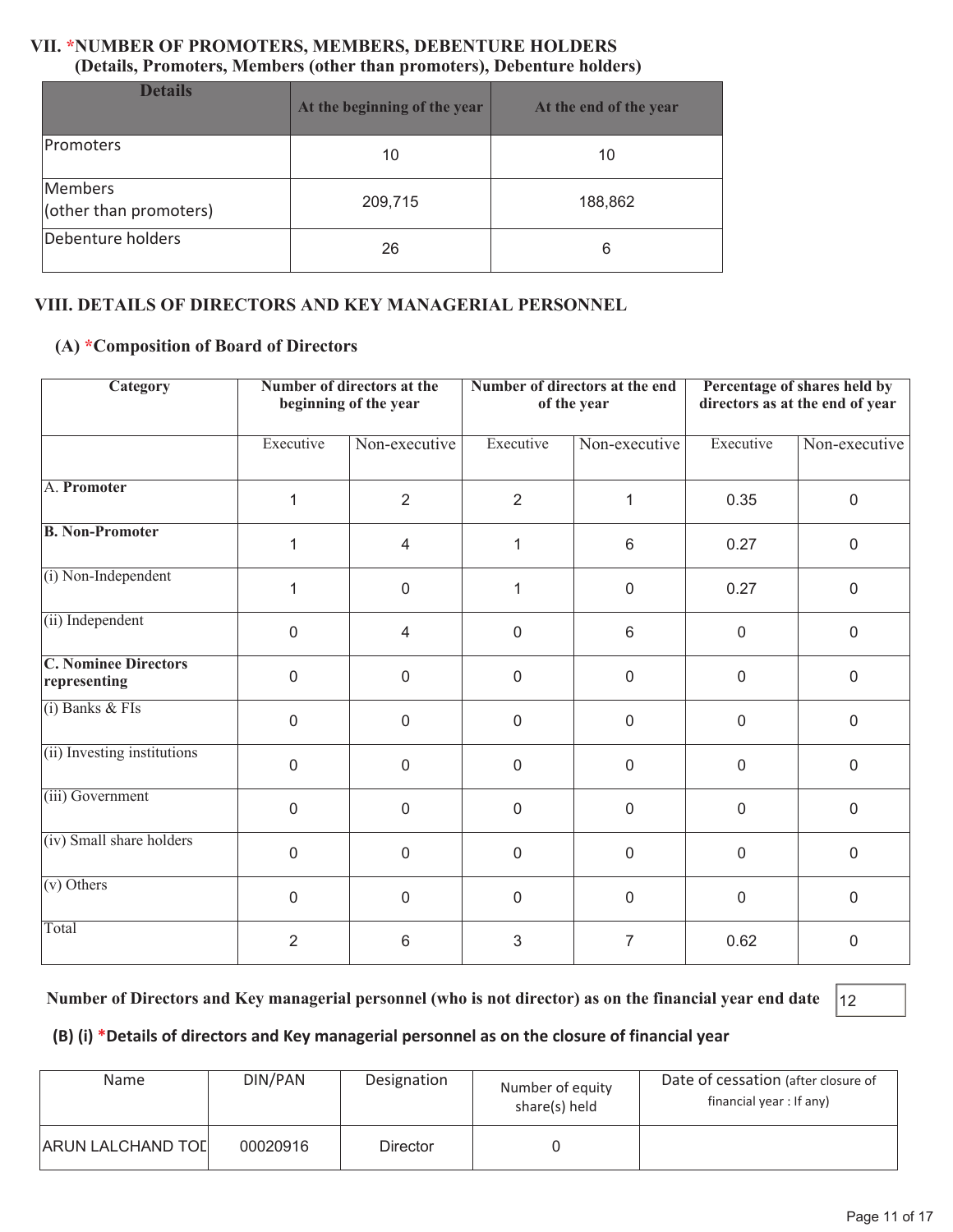| DIN/PAN<br>Designation<br>Name |            | Number of equity<br>share(s) held | Date of cessation (after closure of<br>financial year: If any) |  |
|--------------------------------|------------|-----------------------------------|----------------------------------------------------------------|--|
| IANIL KUMAR AGARWA             | 00010883   | <b>Director</b>                   | 0                                                              |  |
| <b>PRAVIN AGARWAL</b>          | 00022096   | Whole-time directo                | 586,750                                                        |  |
| ANAND GOPALDAS A(              | 00057364   | Whole-time directo                | 1,083,640                                                      |  |
| KUMUD MADHOK SRII              | 06487248   | <b>Director</b>                   | 0                                                              |  |
| <b>SANDIP DAS</b><br>00116303  |            | <b>Director</b>                   | 8,290                                                          |  |
| IANKIT KUMAR AGARV             | 03344202   | Additional director               | 805,041                                                        |  |
| SUBRAMANIAN MADH               | 06451889   | Additional director               | 3,000                                                          |  |
| <b>BANGALORE JAYARAI</b>       | 02497125   | Additional director               | 0                                                              |  |
| A R NARAYANASWAM               | 00818169   | <b>Director</b>                   | 1,000                                                          |  |
| IMIHIR KIRTIKUMAR M(           | AIGPM2682N | <b>CFO</b>                        | 0                                                              |  |
| AMIT VILAS DESHPAN             | AGYPD6838M | Company Secretar                  | 49,360                                                         |  |

#### (ii) Particulars of change in director(s) and Key managerial personnel during the year  $|8|$

| Name                      | DIN/PAN    | Designation at the<br>beginning / during<br>the financial year | Date of appointment/<br>change in designation/<br>cessation | Nature of change (Appointment/<br>Change in designation/ Cessation) |
|---------------------------|------------|----------------------------------------------------------------|-------------------------------------------------------------|---------------------------------------------------------------------|
| SUBRAMANIAN MADHI         | 06451889   | Additional director                                            | 20/01/2021                                                  | Appointment                                                         |
| <b>BANGALORE JAYARAI</b>  | 02497125   | Additional director                                            | 20/01/2021                                                  | Appointment                                                         |
| IMIHIR KIRTIKUMAR MI      | AIGPM2682N | CFO                                                            | 05/10/2020                                                  | Appointment                                                         |
| <b>PRATIK PRAVIN AGAR</b> | 03040062   | <b>Director</b>                                                | 20/01/2021                                                  | Resignation                                                         |
| A R NARAYANASWAMI         | 00818169   | <b>Director</b>                                                | 31/03/2021                                                  | Retirement                                                          |
| <b>ARUN LALCHAND TOLI</b> | 00020916   | <b>Director</b>                                                | 31/03/2021                                                  | Retirement                                                          |
| <b>ANKIT KUMAR AGARVI</b> | 03344202   | Additional director                                            | 20/01/2021                                                  | Appointment                                                         |
| ANUPAM JINDAL             | AHLPJ8220F | <b>CFO</b>                                                     | 11/09/2020                                                  | Resignation                                                         |

#### **IX. MEETINGS OF MEMBERS/CLASS OF MEMBERS/BOARD/COMMITTEES OF THE BOARD OF DIRECTORS**

 **A.** MEMBERS/CLASS /REQUISITIONED/NCLT/COURT CONVENED MEETINGS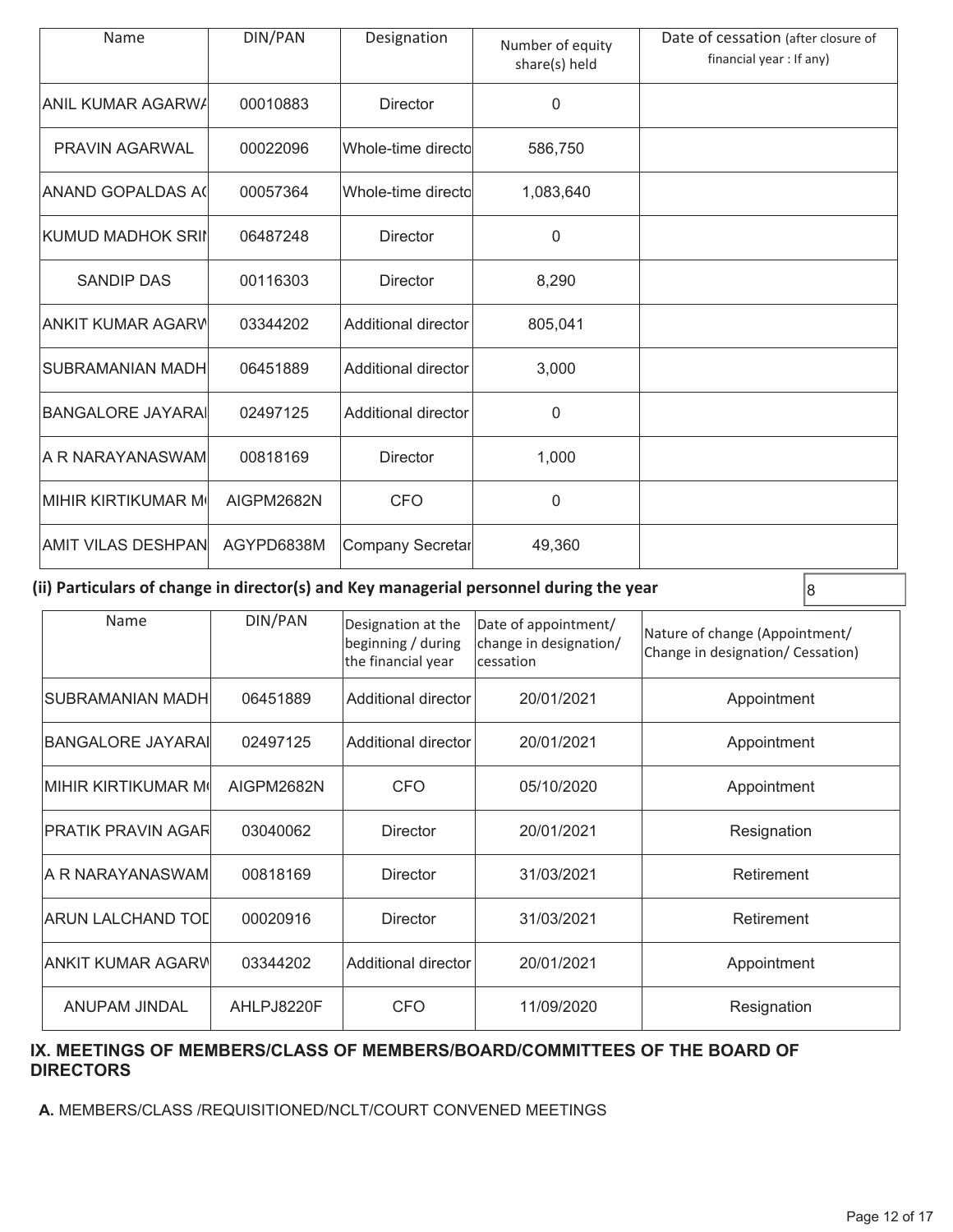| Number of meetings held |                 |                                                          |                                |                            |  |
|-------------------------|-----------------|----------------------------------------------------------|--------------------------------|----------------------------|--|
| Type of meeting         | Date of meeting | Total Number of<br>Members entitled to<br>attend meeting | Attendance                     |                            |  |
|                         |                 |                                                          | Number of members<br>lattended | % of total<br>shareholding |  |
| <b>AGM</b>              | 31/08/2020      | 198,780                                                  | 112                            | 53.9                       |  |

 $\overline{\phantom{a}}$ 

#### **B. BOARD MEETINGS**

\*Number of meetings held  $\Big|_6$ 

| S. No.         | Date of meeting  | Total Number of directors<br>associated as on the date<br>of meeting | Attendance                      |                 |  |  |
|----------------|------------------|----------------------------------------------------------------------|---------------------------------|-----------------|--|--|
|                |                  |                                                                      | Number of directors<br>attended | % of attendance |  |  |
|                | 12/05/2020       | 8                                                                    | 7                               | 87.5            |  |  |
| $\overline{2}$ | 23/07/2020       | 8                                                                    | 7                               | 87.5            |  |  |
| 3              | 05/10/2020       | 8                                                                    | 7                               | 87.5            |  |  |
| $\overline{4}$ | 22/10/2020       | $\,8\,$                                                              | 6                               | 75              |  |  |
| 5              | 20/01/2021       | 11                                                                   | 10                              | 90.91           |  |  |
| 6              | 17/03/2021<br>10 |                                                                      | 10                              | 100             |  |  |
|                |                  |                                                                      |                                 |                 |  |  |

 $\overline{\phantom{0}}$ 

#### **C. COMMITTEE MEETINGS**

| Number of meetings held |                          |                 | 21                            |                                |                 |
|-------------------------|--------------------------|-----------------|-------------------------------|--------------------------------|-----------------|
| S. No.                  | Type of<br>meeting       | Date of meeting | Total Number<br>of Members as |                                | Attendance      |
|                         |                          |                 | on the date of<br>the meeting | Number of members<br>lattended | % of attendance |
| 1                       | Audit Commite 11/05/2020 |                 | 14                            | 4                              | 100             |
| $\overline{2}$          | Audit Commite 22/07/2020 |                 | 14                            | 4                              | 100             |
| 3                       | Audit Commite 05/10/2020 |                 | 4                             | 4                              | 100             |
| $\overline{4}$          | Audit Commite 21/10/2020 |                 | 14                            | 4                              | 100             |
| 5                       | Audit Commite 04/12/2020 |                 | 4                             | $\overline{2}$                 | 50              |
| $6\phantom{1}$          | Nomination an 19/01/2021 |                 | 4                             | 4                              | 100             |
| $\overline{7}$          | Nomination an 30/04/2020 |                 | 4                             | 4                              | 100             |
| 8                       | Nomination an 11/05/2020 |                 | 14                            | 4                              | 100             |
| 9                       | Nomination an 23/06/2020 |                 | 4                             | 4                              | 100             |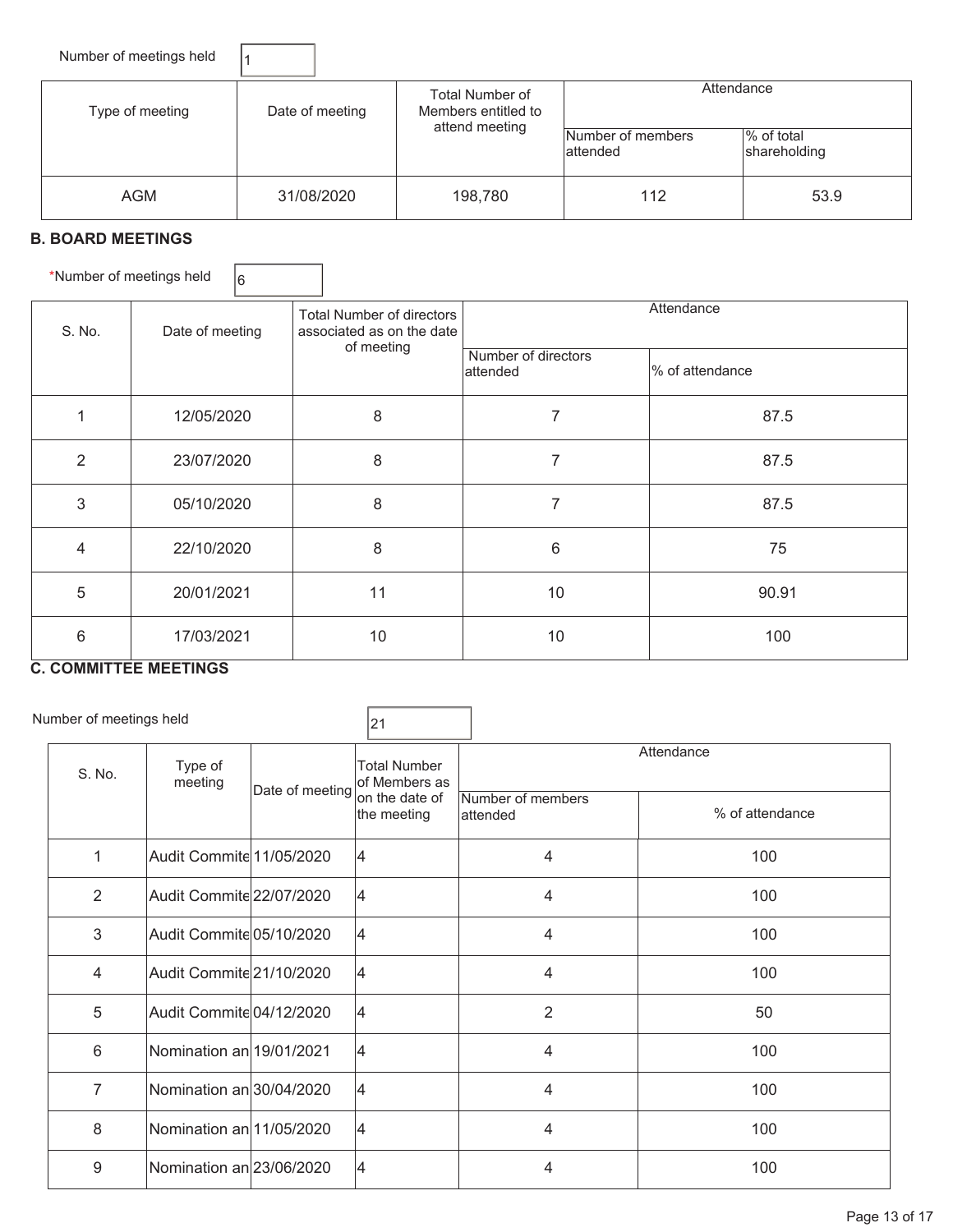| S. No. | Type of<br>meeting       | Date of meeting of Members as<br>on the date of | Total Number | Attendance                     |                 |  |
|--------|--------------------------|-------------------------------------------------|--------------|--------------------------------|-----------------|--|
|        |                          |                                                 | the meeting  | Number of members<br>lattended | % of attendance |  |
| 10     | Nomination an 22/07/2020 |                                                 | 14           |                                | 100             |  |

### **D. \*ATTENDANCE OF DIRECTORS**

|                |                         | <b>Board Meetings</b>                                 |                |                      | <b>Committee Meetings</b>                             | Whether<br>attended AGM |                    |                |
|----------------|-------------------------|-------------------------------------------------------|----------------|----------------------|-------------------------------------------------------|-------------------------|--------------------|----------------|
| S.<br>No.      | Name<br>of the director | Number of<br>Meetings which Number of<br>director was | Meetings       | $%$ of<br>attendance | Number of<br>Meetings which Number of<br>director was | Meetings                | % of<br>attendance | held on        |
|                |                         | entitled to<br>attend                                 | attended       |                      | entitled to<br>attend                                 | attended                |                    | 26/08/2021     |
|                |                         |                                                       |                |                      |                                                       |                         |                    | (Y/N/NA)       |
| $\mathbf{1}$   | <b>ARUN LALCH</b>       | 6                                                     | 6              | 100                  | 21                                                    | 21                      | 100                | Not Applicable |
| $\overline{2}$ | <b>ANIL KUMAR</b>       | 6                                                     | $\overline{2}$ | 33.33                | $\mathbf 0$                                           | 0                       | $\mathbf 0$        | No             |
| 3              | <b>PRAVIN AGAI</b>      | 6                                                     | 6              | 100                  | 12                                                    | 11                      | 91.67              | Yes            |
| 4              | ANAND GOP/              | $6\,$                                                 | 6              | 100                  | 5                                                     | 5                       | 100                | Yes            |
| 5              | <b>KUMUD MADI</b>       | $6\phantom{1}$                                        | 6              | 100                  | 13                                                    | 13                      | 100                | Yes            |
| 6              | <b>SANDIP DAS</b>       | 6                                                     | 6              | 100                  | 19                                                    | 18                      | 94.74              | No             |
| $\overline{7}$ | <b>ANKIT KUMAI</b>      | $\overline{2}$                                        | $\overline{2}$ | 100                  | $\mathbf 0$                                           | $\mathbf 0$             | $\overline{0}$     | Yes            |
| 8              | <b>SUBRAMANIA</b>       | $\overline{2}$                                        | $\overline{2}$ | 100                  | $\mathbf 0$                                           | 0                       | $\mathbf 0$        | Yes            |
| 9              | <b>BANGALORE</b>        | $\overline{2}$                                        | $\overline{2}$ | 100                  | $\overline{0}$                                        | 0                       | $\mathbf 0$        | No             |
| 10             | A R NARAYAI             | 6                                                     | 6              | 100                  | 14                                                    | 14                      | 100                | Not Applicable |

#### **X. \*REMUNERATION OF DIRECTORS AND KEY MANAGERIAL PERSONNEL**

 $\Box$  Nil

|        | Number of Managing Director, Whole-time Directors and/or Manager whose remuneration details to be entered |                 |                     |            |                               |               |                 |
|--------|-----------------------------------------------------------------------------------------------------------|-----------------|---------------------|------------|-------------------------------|---------------|-----------------|
| S. No. | Name                                                                                                      | Designation     | <b>Gross Salary</b> | Commission | Stock Option/<br>Sweat equity | <b>Others</b> | Total<br>Amount |
|        | <b>PRAVIN AGARWAL</b>                                                                                     | <b>Director</b> | 80,571,000          | 0          | 0                             | 19,003,300    | 99,574,300      |
| 2      | ANAND AGARWAL                                                                                             | <b>Director</b> | 80,002,000          | 0          | 0                             | 29,514,000    | 109,516,000     |
| 3      | <b>ANKIT AGARWAL Additional Direction</b>                                                                 |                 | 5,800,000           | 0          | 0                             | $\Omega$      | 5,800,000       |
|        | Total                                                                                                     |                 | 166,373,000         | 0          | 0                             | 48,517,300    | 214,890,300     |

Number of CEO, CFO and Company secretary whose remuneration details to be entered  $\left| 4\right\rangle$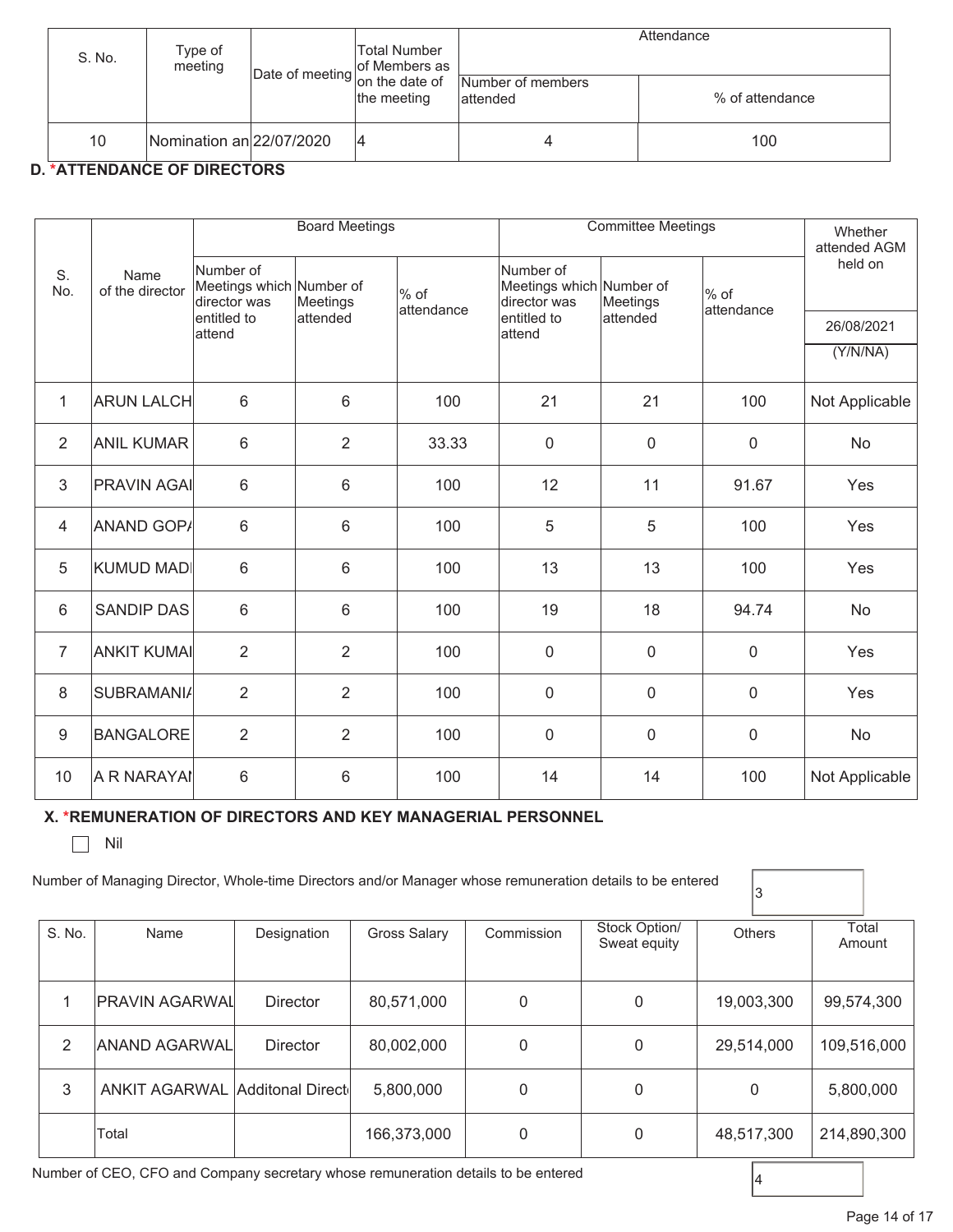|                                                                    | S. No. | Name                         | Designation | <b>Gross Salary</b> | Commission   | Stock Option/<br>Sweat equity | <b>Others</b> | Total<br>Amount |
|--------------------------------------------------------------------|--------|------------------------------|-------------|---------------------|--------------|-------------------------------|---------------|-----------------|
|                                                                    | 1      | <b>ANAND AGARWAL</b>         | <b>CEO</b>  | 80,002,000          | 0            | $\mathbf{0}$                  | 29,514,000    | 109,516,000     |
|                                                                    | 2      | ANUPAM JINDAL                | <b>CFO</b>  | 4,958,985           | 0            | 6,312,944                     | 335,720       | 11,607,649      |
|                                                                    | 3      | <b>MIHIR MODI</b>            | <b>CFO</b>  | 8,179,422           | 0            | $\mathbf{0}$                  | 457,250       | 8,636,672       |
|                                                                    | 4      | AMIT DESHPANDE Company Secre |             | 5,561,420           | 0            | 1,289,528                     | 249,312       | 7,100,260       |
|                                                                    |        | Total                        |             | 98,701,827          | $\mathbf{0}$ | 7,602,472                     | 30,556,282    | 136,860,581     |
| Number of other directors whose remuneration details to be entered |        |                              |             |                     |              |                               |               |                 |
|                                                                    | S. No. | Name                         | Designation | Gross Salary        | Commission   | Stock Option/<br>Sweat equity | <b>Others</b> | Total<br>Amount |

| S. No.         | Name                                  | Designation     | Gross Salary | Commission | Stock Option/<br>Sweat equity | <b>Others</b> | I otal<br>Amount |
|----------------|---------------------------------------|-----------------|--------------|------------|-------------------------------|---------------|------------------|
| 1              | SUBRAMANIAN M/ Additional Direct      |                 | $\Omega$     | 0          | $\mathbf{0}$                  | 150,000       | 150,000          |
| 2              | <b>BANGALORE JAYAAddtional Direct</b> |                 | 0            | 0          | 0                             | 150,000       | 150,000          |
| 3              | A R NARAYANASW                        | <b>Director</b> | $\mathbf{0}$ | 2,250,000  | 0                             | 1,010,000     | 3,260,000        |
| 4              | <b>ARUN LALCHAND</b>                  | <b>Director</b> | 0            | 2,250,000  | 0                             | 1,410,000     | 3,660,000        |
| 5              | <b>SANDIP DAS</b>                     | <b>Director</b> | 0            | 2,250,000  | 0                             | 1,170,000     | 3,420,000        |
| 6              | KUMUD SRINIVAS.∣                      | <b>Director</b> | 0            | 2,250,000  | $\mathbf 0$                   | 970,000       | 3,220,000        |
| $\overline{7}$ | PRATIK AGARWAL                        | <b>Director</b> | 0            | 2,250,000  | 0                             | 225,000       | 2,475,000        |
|                | Total                                 |                 | $\mathbf{0}$ | 11,250,000 | 0                             | 5,085,000     | 16,335,000       |

#### **XI. MATTERS RELATED TO CERTIFICATION OF COMPLIANCES AND DISCLOSURES**

| * A. Whether the company has made compliances and disclosures in respect of applicable $\odot$ Yes | $\bigcirc$ No |  |
|----------------------------------------------------------------------------------------------------|---------------|--|
| provisions of the Companies Act, 2013 during the year                                              |               |  |

B. If No, give reasons/observations

#### **XII. PENALTY AND PUNISHMENT - DETAILS THEREOF**

# (A) DETAILS OF PENALTIES / PUNISHMENT IMPOSED ON COMPANY/DIRECTORS /OFFICERS  $\boxtimes$  Nil

| Name of the<br>company/ directors/ Authority<br><b>lofficers</b> | Name of the court/<br>Iconcerned | Date of Order | Name of the Act and<br>section under which<br>lpenalised / punished | Details of penalty/<br><i>l</i> punishment | Details of appeal (if any)<br>including present status |
|------------------------------------------------------------------|----------------------------------|---------------|---------------------------------------------------------------------|--------------------------------------------|--------------------------------------------------------|
|                                                                  |                                  |               |                                                                     |                                            |                                                        |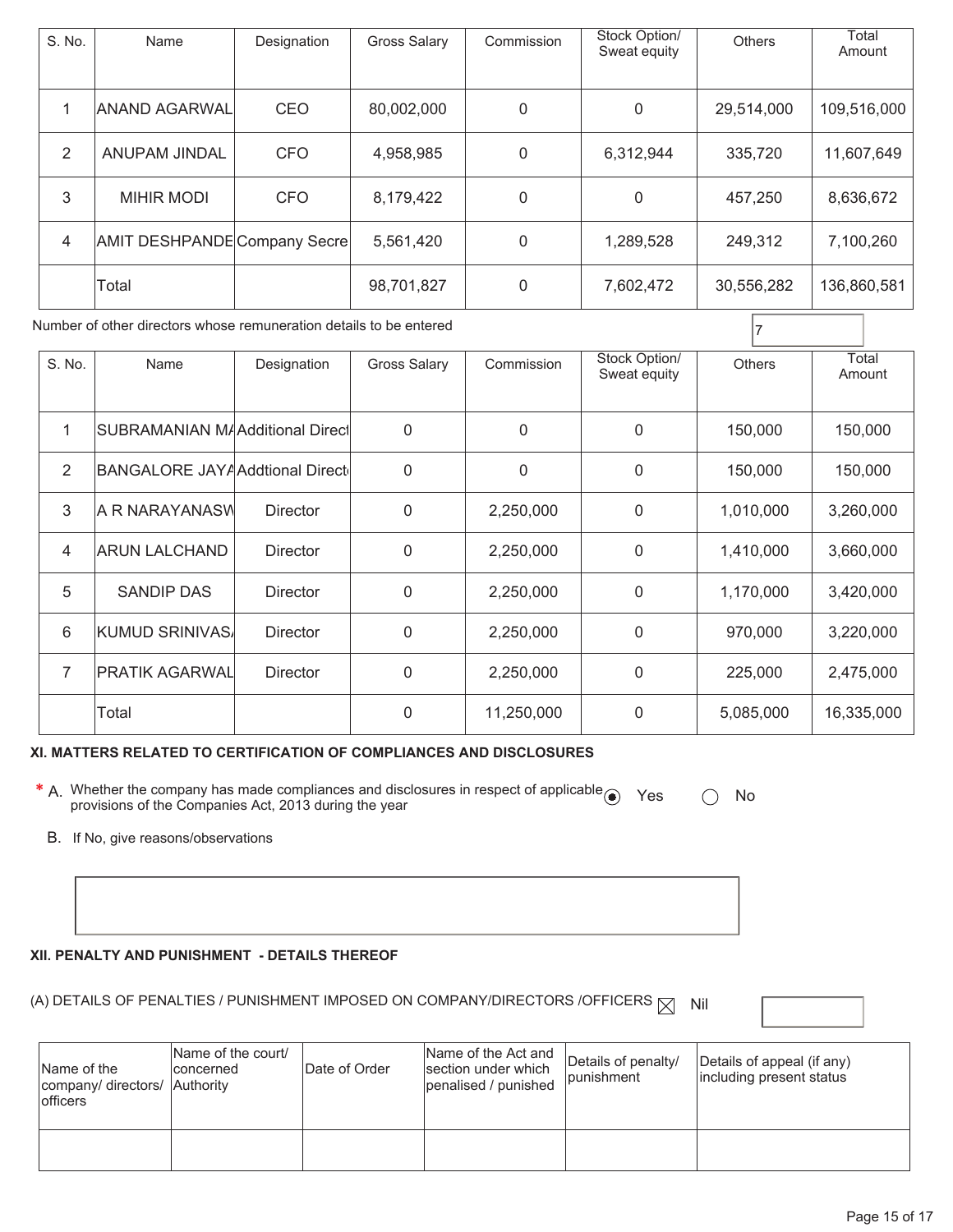| (B) DETAILS OF COMPOUNDING OF OFFENCES $\boxtimes$ Nil |  |
|--------------------------------------------------------|--|
|                                                        |  |

| Name of the<br>company/ directors/ Authority<br><b>officers</b> | Name of the court/<br>Iconcerned | Date of Order | Name of the Act and<br>section under which<br>offence committed | Particulars of<br>loffence | Amount of compounding (in<br>Rupees) |
|-----------------------------------------------------------------|----------------------------------|---------------|-----------------------------------------------------------------|----------------------------|--------------------------------------|
|                                                                 |                                  |               |                                                                 |                            |                                      |

#### **XIII. Whether complete list of shareholders, debenture holders has been enclosed as an attachment**

#### $\bigcap$  Yes  $\bigcirc$  No

(In case of 'No', submit the details separately through the method specified in instruction kit)

#### **XIV. COMPLIANCE OF SUB-SECTION (2) OF SECTION 92, IN CASE OF LISTED COMPANIES**

In case of a listed company or a company having paid up share capital of Ten Crore rupees or more or turnover of Fifty Crore rupees or more, details of company secretary in whole time practice certifying the annual return in Form MGT-8.

| Name                           | Jayavant B Bhave              |
|--------------------------------|-------------------------------|
| Whether associate or fellow    | Associate <sup>O</sup> Fellow |
| Certificate of practice number | 3068                          |

#### **I/We certify that:**

(a) The return states the facts, as they stood on the date of the closure of the financial year aforesaid correctly and adequately. (b) Unless otherwise expressly stated to the contrary elsewhere in this Return, the Company has complied with all the provisions of the Act during the financial year.

#### **Declaration**

1 am Authorised by the Board of Directors of the company vide resolution no. ..  $\sqrt{21}$  dated  $\sqrt{30/04/2014}$ 

dated

(DD/MM/YYYY) to sign this form and declare that all the requirements of the Companies Act, 2013 and the rules made thereunder in respect of the subject matter of this form and matters incidental thereto have been compiled with. I further declare that:

- 1. Whatever is stated in this form and in the attachments thereto is true, correct and complete and no information material to the subject matter of this form has been suppressed or concealed and is as per the original records maintained by the company.
- 2. All the required attachments have been completely and legibly attached to this form.

**Note: Attention is also drawn to the provisions of Section 447, section 448 and 449 of the Companies Act, 2013 which provide for punishment for fraud, punishment for false statement and punishment for false evidence respectively.** 

#### **To be digitally signed by**

**Director** 

| KIT                |  |
|--------------------|--|
| UMAR               |  |
| <b>GARWA</b><br>ΔI |  |

DIN of the director  $\Big|_{03344202}$ 

**To be digitally signed by** 



cn=AMIT VILAS DESHPANDE